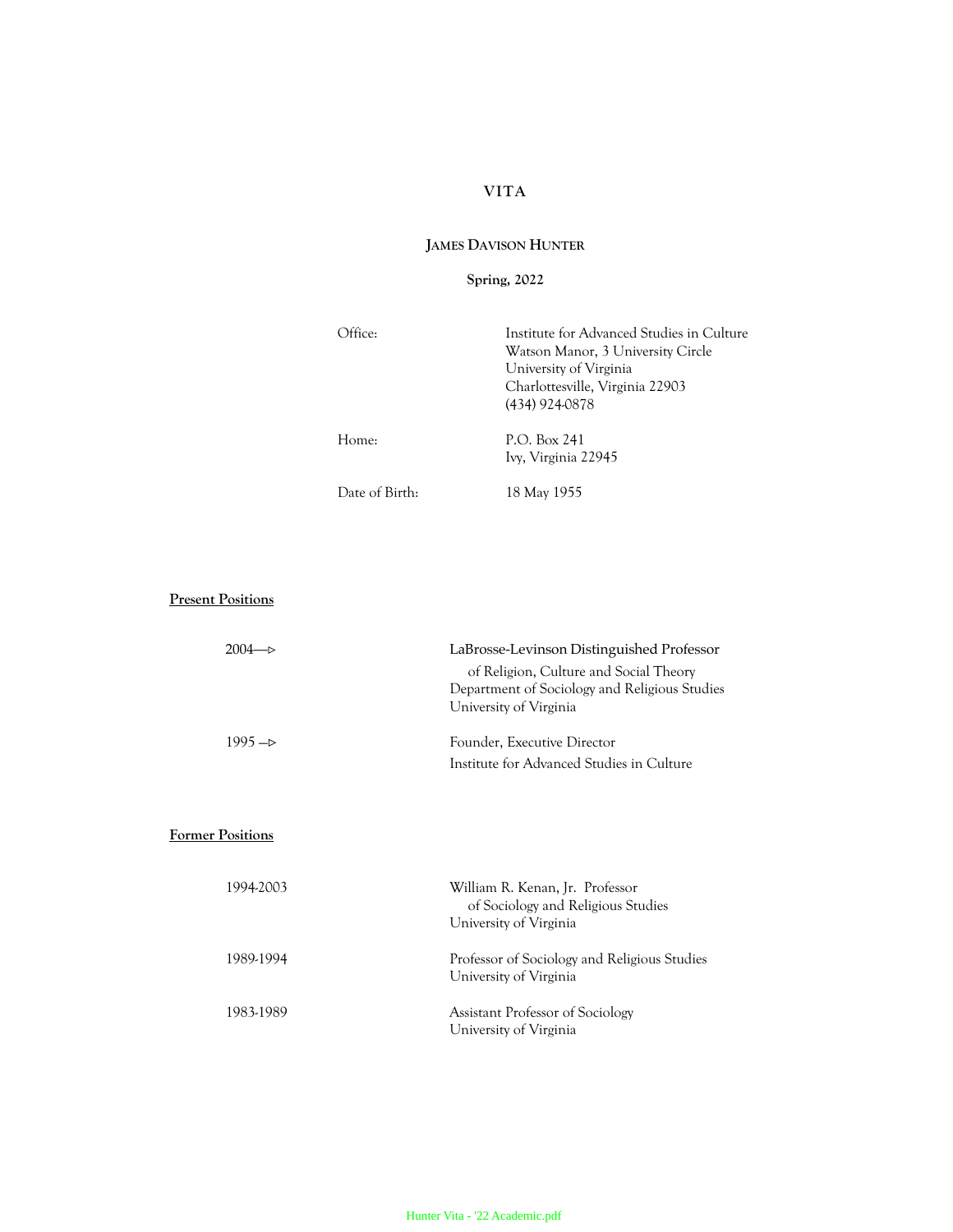## **Education**

| 1981 |      | Ph.D. Rutgers University Sociology |
|------|------|------------------------------------|
| 1979 | M.A. | Rutgers University Sociology       |
| 1977 | B.A. | Gordon College Sociology           |

## **Academic Honors and Awards**:

|                | 2012->2016                    | The National Trust for the Humanities - appointed to the Board by the Chairman of<br>the National Endowment for the Humanities                                                                     |  |
|----------------|-------------------------------|----------------------------------------------------------------------------------------------------------------------------------------------------------------------------------------------------|--|
|                | 2004->2011                    | Presidential Appointment, National Council, National Endowment for the<br>Humanities; Confirmed by the U.S. Senate, November 20, 2004.                                                             |  |
|                | 2005                          | The Ingersoll Prize for Scholarly Letters, the R. M. Weaver Award                                                                                                                                  |  |
|                | 2001                          | Distinguished Scholar Award, Virginia Social Science Association                                                                                                                                   |  |
|                | 2000 / 2012 / 2018            | Best New Academic Journal, ('00) Best Public Intellectual Special Issue ('12, '18) Modern<br>Language Association, The Hedgehog Review: Critical Reflections on Contemporary Culture.              |  |
|                | 1992                          | Finalist, 1992 L.A. Times Book Prize; 1992 Critics-Choice Award (Christianity Today);<br>Honorable Mention, Phi Beta Kappa Book Competition (Virginia), for Culture Wars                           |  |
|                | 1991                          | Gustavus Myers Award for the Study of Human Rights, for Articles of Faith; Articles of<br>Peace                                                                                                    |  |
|                | 1988                          | Distinguished Book Award, Society for the Scientific Study of Religion, for<br>Evangelicalism: The Coming Generation. Also selected by Choice as one of the outstanding<br>scholarly books of 1987 |  |
|                | <b>Research Appointments:</b> |                                                                                                                                                                                                    |  |
|                | $1995 - D$                    | Executive Director, Institute for Advanced Studies in Culture, with support from UVa,<br>numerous foundation grants and private donations.                                                         |  |
|                | 2000-2006                     | Principal Investigator, The Center on Religion and Democracy, funded by the Pew<br>Charitable Trusts and the Celerity Foundation                                                                   |  |
|                | 1986-1994                     | Principal Investigator on "The Religion and Power Project," Lilly Endowment                                                                                                                        |  |
|                | 1990-1992                     | Principal Investigator, on "Moral Education in America," Pew Charitable Trusts                                                                                                                     |  |
|                | 1982-1985                     | Principal Investigator, "The Evangelical Academy Project," funded by the Society for the<br>Scientific Study of Religion, the Lilly Endowment & the University of Virginia.                        |  |
|                | 1981-1982                     | Co-Investigator, (with R. Wuthnow, A. Bergesen, & E. Kurzweil) on "Approaches to the<br>Analysis of Culture," ASA Problems of the Discipline Award                                                 |  |
| $\overline{ }$ |                               |                                                                                                                                                                                                    |  |

# **Teaching**:

| Graduate &     | Sociology of Culture  | Modernity/Post-Modernity  |
|----------------|-----------------------|---------------------------|
| Undergraduate: | Sociology of Religion | Discourse and Democracy   |
|                | Politics and Culture  | Introduction to Sociology |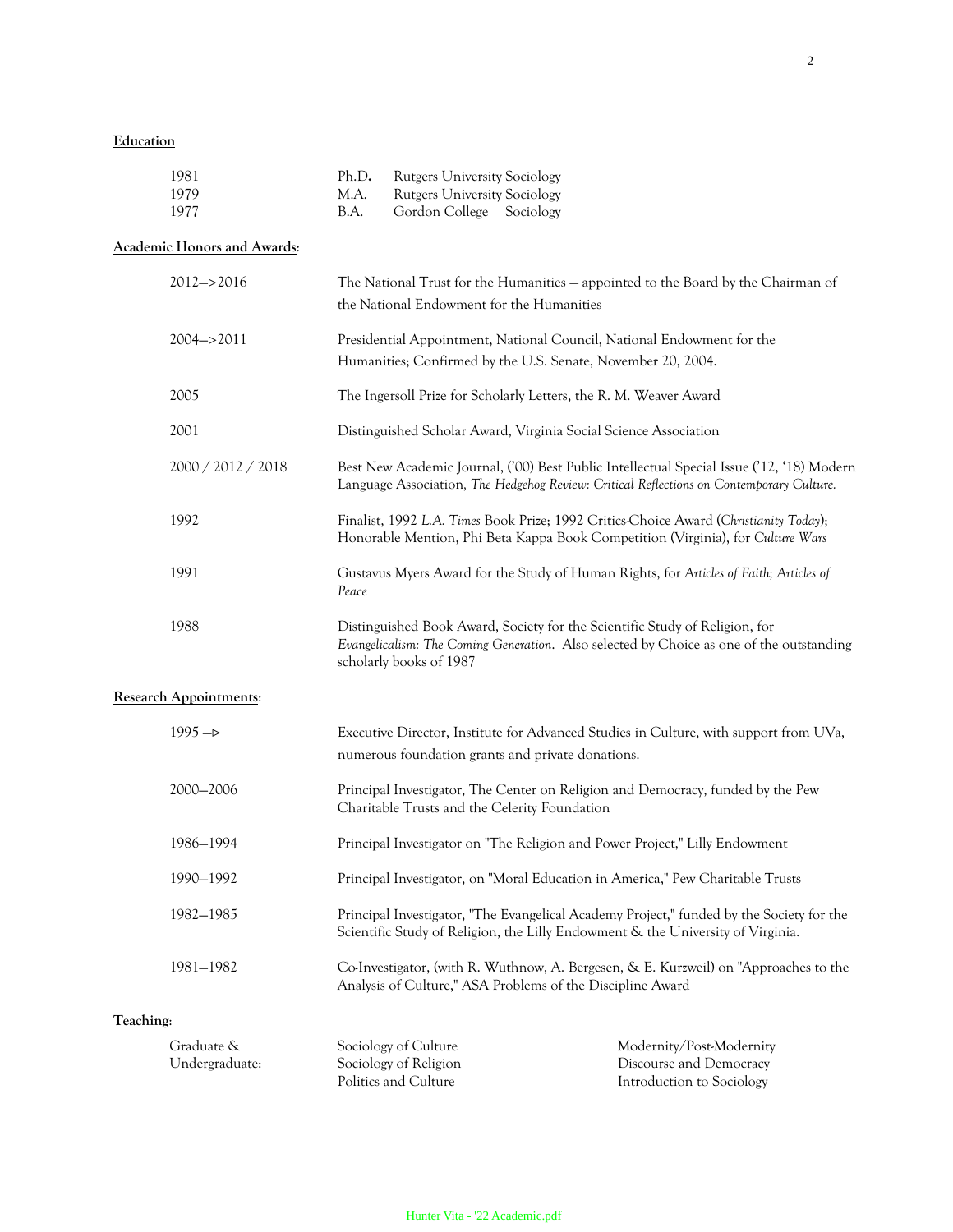### **PROFESSIONAL ACTIVITIES**

### **Editorial**:

Series Editor, (with John M. Owen IV), "Democracy and its Discontents," Yale University Press. 2013 ->

- *The Trouble with History: Morality, Revolution and Counter-Revolution*, Adam Michnik, 2014.
- *Why Liberalism Failed*, Patrick Deneen, 2018.
- *Anti-Pluralism: The Populist Threat to Liberal Democracy*, William Galston, 2018.
- *A World Safe for Democracy: Liberal Internationalism and the Crisis of Global Order*, John Ikenberry, 2020.
- *French Paradox: Prosperity and Torment*, Chantal DeSol, forthcoming, 2023

Executive Editor (co-founder), *The Hedgehog Review*, 1999 - 2009; Publisher, 2018 ->

Board of Directors, University of Virginia Press, 2002 — 2005

Editorial Board, *Society*, 1997 — 2002

Editorial Board, The Society for the Scientific Study of Religion Monograph Series, 1986 - 1989

Associate Editor, *Sociological Analysis*, 1983 — 1985

Referee, *Social Forces*, *Public Opinion Quarterly*, *Sociological Quarterly*, *Journal for the Scientific Study of Religion*, *Sociological Analysis*, *Review of Religious Research*, National Science Foundation, University Presses: Cambridge, Rutgers, Chicago, Yale, Princeton Press, and Oxford.

### **Service**:

Critical Humanism Working Group, (Director) 2019 -The New Humanities Working Group (Co-Director)  $2014 - 2017$ The National Trust for the Humanities (Board)  $2012 \rightarrow 2016$ The Peace Research Endowment (Founding Member),  $2011 - 2014$ National Council, National Endowment for the Humanities, 2004 - 2011 Chair, Department of Sociology, 1999 - 2004 Advisory Board, Pew Forum on Religion and Public Life 2001 - 2004 National Advisory Board, Institute for Advanced Studies in Religion, Yale University, 1998 - 2001 Senior Advisory Board, Civitas, Association for Public Justice, 1998 - 2004 Senior Advisory Committee, The National Commission on Civic Renewal, 1997 - 98 The Pew Charitable Trust Scholarship Committee, 1994 - 1995 Chair, Distinguished Book Award Committee, Society for the Scientific Study of Religion, 1990 - 91 Program Director, "The First Amendment Religion Clauses and American Public Life," A National Symposium held under the aegis of the Bicentennial Commission and the Williamsburg Charter Foundation, University of Virginia, April 11-13, 1988 Member, Program on Political and Social Thought, University of Virginia, 1984 - 1989 Bicentennial Commission of the U.S. Constitution, 1987 The Williamsburg Charter Foundation, 1986 - 1989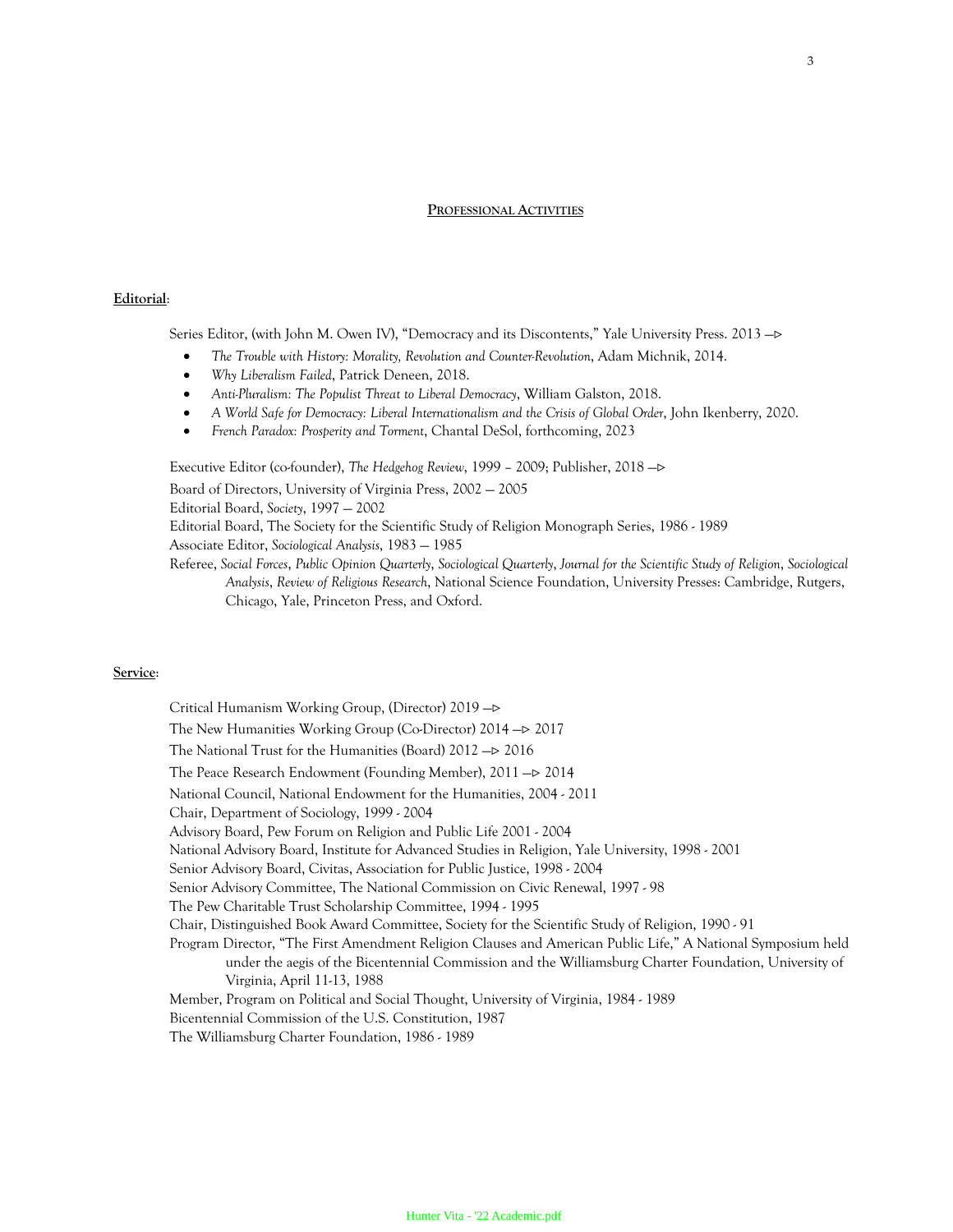#### **BIBLIOGRAPHY**

#### **Books**:

- *American Evangelicalism: Conservative Religion and the Quandary of Modernity.* New Brunswick: Rutgers University Press, 1983. 170 pp. A main selection of the Religious Book Club.
- *Cultural Analysis: The Work of Peter Berger, Mary Douglas, Michel Foucault, and Jurgen Habermas*. R. Wuthnow, James Davison Hunter, A. Bergesen, and E. Kurzweil. London: Routledge and Kegan Paul, 1984. 272 pp. Translations: Spanish (Barcelona: Ediciones Paidos Iberica, 1988), Portuguese (Buenos Aires: Paidos, 1988) Chinese (Taiwan: Yuan-Liou, 1994), Arabic 2009.
- *Evangelicalism: The Coming Generation*. Chicago and London: University of Chicago Press, 1987. 302 pp. (Paperback edition, 1988) Winner, 1988 Distinguished Book Award of the Society for the Scientific Study of Religion. Also selected by *Choice* as one of the outstanding scholarly books of 1987.
- *Culture Wars: The Struggle to Define America*. New York: Basic Books, 1991. 430 pp. Selected as an alternate in the Book of the Month Club, the History Book Club and the Quality Paperback Book Club. Finalist, 1992 *L.A. Times* Book Prize; 1992 Critics-Choice Award (*Christianity Today*); Honorable Mention, Phi Beta Kappa Book Competition.

*Before the Shooting Begins: Searching for Democracy in America's Culture War*. New York: Free Press, 1994. 310 pp.

- *The Death of Character: Moral Education in an Age without Good or Evil.* New York: Basic Books. 2000. 320 pp. Republished in abbreviated form as *The Tragedy of Moral Education*, 2014.
- *Is There a Culture War? A Dialogue on Values and American Public Life*. (with Alan Wolfe). Washington, D.C.: The Brookings Press, 2006. 118 pp.
- *To Change the World: The Irony, Tragedy, and Possibility of Christianity in the Late-Modern World.* New York and Oxford: Oxford University Press, 2010. 368 pp. (Korean translation, 2014; Spanish translation, 2016)
- *Science and the Good: The Tragic Quest for the Foundations of Morality.* (with Paul Nedelisky). New Haven: Yale University Press, 2018. 289 pp.

### **Edited Books**:

- *Making Sense of Modern Times: Peter L. Berger and the Vision of Interpretive Sociology*. James Davison Hunter and Stephen C. Ainlay, (Editors) London: Routledge and Kegan Paul, 1986. 255 pp.
- *Articles of Faith - Articles of Peace: The First Amendment Religion Clauses and the American Public Philosophy*. James Davison Hunter and Os Guinness, (Editors) Washington, D.C.: The Brookings Institution, 1990, 178 pp. Winner of the 1991, Gustavus Myers Award for the Study of Human Rights.
- *Thrift and Thriving in America: Capitalism and Moral Order from the Puritans to the Present*. Joshua Yates and James Davison Hunter, (Editors) New York: Oxford University Press, 2011. 680 pp.
- *The Content of Their Character: The Varieties of Moral Formation*, James Davison Hunter and Ryan S. Olson (Editors), New York: Finstock & Tew, 2018, 316 pgs.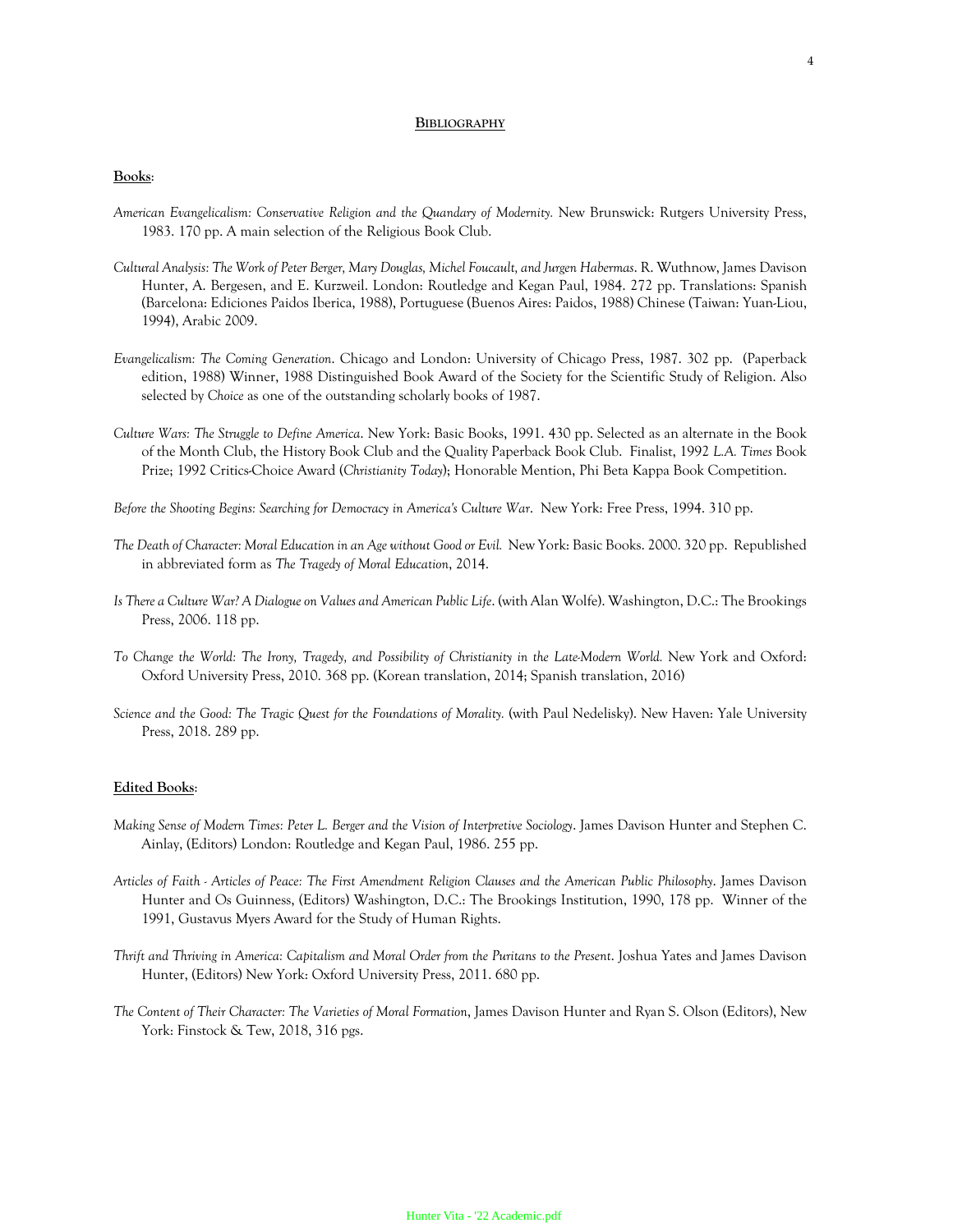### **Academic Articles and Essays**:

- Hunter, J.D. "The New Class and the Young Evangelicals," *Review of Religious Research*, 22, 2, (December, 1980), pp. 155- 169.
- Hunter J.D. "The New Religions: Demodernization and the Protest Against Modernity," in Bryan R. Wilson (ed.) *The Social Impact of the New Religious Movements*. New York: Rose of Sharon Press, 1981, pp. 1-19.
- Hunter, J.D. "Subjectivization and the New Evangelical Theodicy," *Journal for the Scientific Study of Religion*. 21, 1 (March, 1982) pp. 39-47.
- Hunter, J.D. "Operationalizing Evangelicalism: A Review, Critique and Proposal," *Sociological Analysis*, 42, 4 (1982) pp. 363-372.
- Hunter, J.D. "The Perils of Idealism: A Reply," *Review of Religious Research*, 24, 3, (March, 1983), pp. 267-276.
- Hunter, J.D. "The Liberal Reaction to the New Christian Right," in Robert Liebman and Robert Wuthnow (eds.) *The New Christian Right: Mobilization and Legitimation*. New York: Aldine, 1983, pp. 149-163.
- Hammond, Phillip E. and J.D. Hunter. "On Maintaining Plausibility: The World View of Evangelical College Students," *Journal for the Scientific Study of Religion*, 23, 3, (September, 1984), pp. 221-238.
- Hunter, J.D. "Religion and Political Civility: The Coming Generation in American Evangelicalism," *Journal for the Scientific Study of Religion*, 23, 4, (December, 1984), pp.364-380.
- Hunter, J.D. "Conservative Protestantism," in Phillip E. Hammond (ed.) *The Sacred in a Secular Society*. Berkeley and Los Angeles: University of California Press, 1985, pp. 150-166. Revised for "Conservative Protestantism on the American Scene," *Social Compass*, 32, 1985: 233-244.
- Hunter, J.D. "The Modern Malaise," in James Davison Hunter and Stephen C. Ainlay (eds.) *Making Sense of Modern Times: Peter L. Berger and the Vision of Interpretive Sociology*. London: Routledge and Kegan Paul, 1986, pp. 76-100.
- Hunter, J.D. "American Protestantism: Sorting Out the Present, Looking Toward the Future," *This World*, 17, 1987, pp. 53-76. Reprinted in Richard John Neuhaus (ed.) *Believable Futures of American Protestantism*. Grand Rapids: Eerdmans, 1988.
- Hunter, J.D. "Religious Elites in Advanced Industrial Societies," *Comparative Studies in Society and History*, 29, 2, 1987: 360-374.
- Hunter, J.D. "America's Fourth Faith: A Sociological Perspective on Secular Humanism," *This World*, 19, 1987, pgs. 101- 110.
- Hunter, J.D. "The Williamsburg Charter Survey on Religion and Public Life," Spring, 1988, 40 pages. *The Journal of Law and Religion*, Vol. 3, #1 & 2, 1990, pgs. 257-277.
- Hunter, J.D., "Fundamentalism in its Global Contours," Norman Cohen, (ed.) *The Fundamentalist Phenomenon: A View from Within; A View from Without*, Grand Rapids: Eerdmans, 1990, pp.56-72. Published in a modified form in "Fundamentalism and Social Science," David Bromley (ed.) *Religion and the Social Order: New Developments in Theory and Research*, New York: JAI Press, 1991.
- Hunter, J.D., "Religious Freedom and the Problem of Modern Pluralism," in James Davison Hunter and Os Guinness, (eds.) *Articles of Faith; Articles of Peace: The First Amendment Religion Clauses and American Public Life*, Washington, D.C.: Brookings Institution, 1990. Reprinted as "Religion and the State: The Problem of Modern Pluralism," in *The Brookings Review*, Spring, 1990, pp. 20-27.
- Hunter, J.D. and James Hawdon, "Religious Elites in Advanced Capitalism: The Dialectic of Power and Marginality," in Wade Clark Roof (ed.) *World Order and American Religion*, New York: SUNY Press, 1991.
- Hunter, J.D. and John Rice "Religion and Pluralism: The Changing Alliances," in Alan Wolfe (ed.) *The Restructuring of American Society*. Berkeley and Los Angeles: University of California Press, 1991.
- Hunter, J.D. and M. T. Fessenden, "Moral Entrepreneurs and the Changing Face of American Capitalism," in Peter L.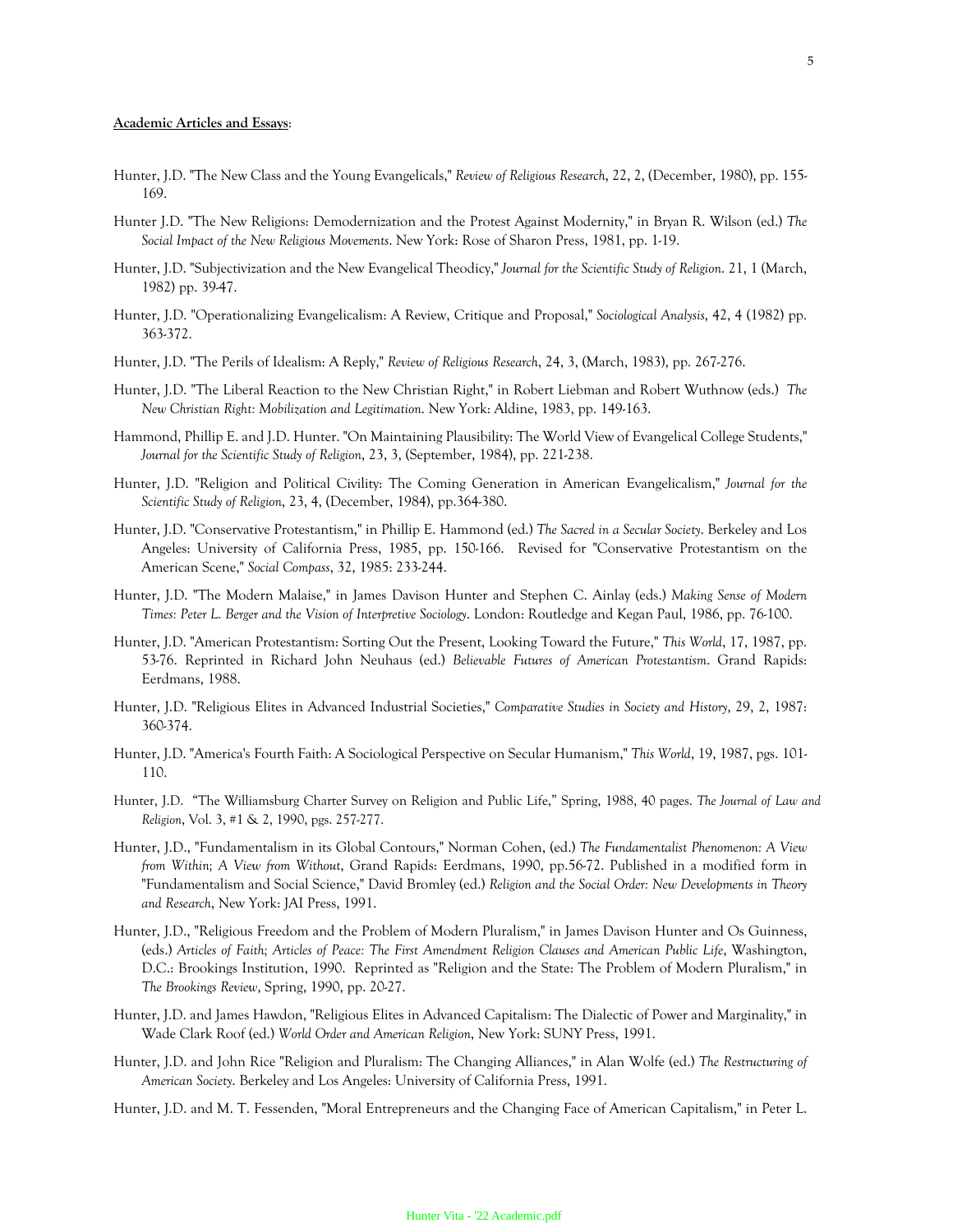Berger and Hansfried Kellner, (ed.) *The New Technocrats*, New Brunswick: Transaction Press, 1992.

- Hunter, J.D. "What Americans Really Think About Abortion," *First Things*. July, 1992.
- Hunter, J.D. and Kimon Howland Sargeant, "Religion, Women, and the Transformation of Public Culture," *Social Research*, vol. 60, no. 3, (Fall, 1993).
- Hunter, J.D., James L. Nolan, Jr. and Beth A. Eck, "Is`Nothing' Sacred?: Sacred Cosmology Among the Avant Garde", Lawrence Greil and Thomas Robbins (ed.) *Secular Religion and the Social Order*, New York: JAI Press, 1994; Reprinted in Michael Wick (ed.) Konfigurationen lebensweltlicher Strukturphänomene: Soziologishe Varianten Phanomenologisch-hermeneutisher WelterschlieBung: Leske & Budrich, 1997. pgs. 336-331.
- Hunter, J.D. and Joseph Davis, "Cultural Politics at the Edge of Life," *Journal of Policy History*, Vol. 7, No. 1, 1995, pgs. 103-127.
- Hunter, J.D., "Remembering Durkheim," *Journal for the Scientific Study of Religion*, 35, 3, 1996 pgs. 246-248.
- Hunter, J.D. and D.C. Johnson, "A State of Disunion?" *The Public Perspective,* February/March 1997, pgs. 6-38.
- Hunter, J.D. "Der Amerikanische Kulturkrieg," *Die Grenzen der Gemeinschaft*, Peter L. Berger (ed.) Verlag Bertelsmann/Club of Rome, 1997, pgs. 29-84.
- Hunter, J.D. "Religious Authority, Fin de Siècle," *The Partisan Review* CLXIV, 2, (Spring) 1997, pgs. 4-20.
- Hunter, J. D. "When Psychology Replaces Religion," *The Public Interest*, 139, Spring, 2000, pgs. 5-21.
- Hunter, J. D. "Leading Children Beyond Good and Evil, "*First Things,* May, 2000, pgs. 36-42.
- Hunter, J. D. "Beyond Debate," *The Responsive Community*, 11, 1, Winter, 2001, pgs. 76-79.
- Hunter, J. D. and Joshua Yates, "The Vanguard of Globalization," in Peter L. Berger and Samuel Huntington, eds, *Many Globalizations*, Oxford University Press. 2002.
- Hunter, J.D. "Virtue… On the Cheap," *Society*, 39, 3, (March/April) 2002; pgs. 42-53. Republished in *Therapeutic Culture: Triumph and Defeat*. (Jonathan B. Imber, (ed.) New Brunswick: Transaction Books. 2004. Pgs. 215-240.
- Hunter, J. D. "Beyond Individualism?" *The Hedgehog Review*, Spring, 2002; Pgs. 42-48.
- Hunter, J.D. "A Discourse of Negation and the Ironies of Common Culture," *The Hedgehog Review*, Winter, 2004; Pgs. 24-38.
- Hunter, J.D. "Introduction" Philip Rieff, *Sacred Order/Social Order: My Life Among the Deathworks*, Charlottesville: University of Virginia Press, 2006. Pgs. xv-xxviii.
- Hunter, J.D. and D. Franz. "Religious Pluralism and Civil Society," in *A Nation of Religions*, Steven Prothero (ed.) Chapel Hill: University of North Carolina Press, 2006. Pgs. 256-273.
- Hunter, J.D. "Wither Adulthood?" *The Hedgehog Review*, 11, 1, (Spring) 2009. Pgs. 7-17.
- Hunter, J.D. "The Culture War and the Sacred/Secular Divide: The Problem of Pluralism and Weak Hegemony," *Social Research*, 76, 4 (Winter) 2010. Pgs. 17-34.
- Dill, Jeffrey S. and J. D. Hunter, "Education and the Culture Wars: Morality and Conflict in American Schools," for the *Handbook of the Sociology of Morality*, Steven Hitlin and Stephen Vaisey (eds.) New York: Springer, 2010. Pgs. 275- 292.
- Hunter, J.D. "Polarization and the Crisis of Legitimacy," *The Hedgehog Review*, 12, 3, (Fall, 2010). Pgs. 62-64.
- Hunter, J.D. "Thrift and Moral Formation." In *Moral Culture and American Capitalism,* Joshua J. Yates and J. D. Hunter, Editors. Oxford and New York: Oxford University Press, 2011. Pgs. 242-263.
- Hunter, J.D. "Law, Religion, and the Common Good," *Pepperdine Law Review*, (Volume 39) 2013, pgs. 1065-1082. (This was originally given as the Louis Brandeis Lecture, February 2012.)
- Hunter, J.D. "An Uneasy Co-Existence," *Society*: Volume 51, Issue 2 (2014), Page 120-125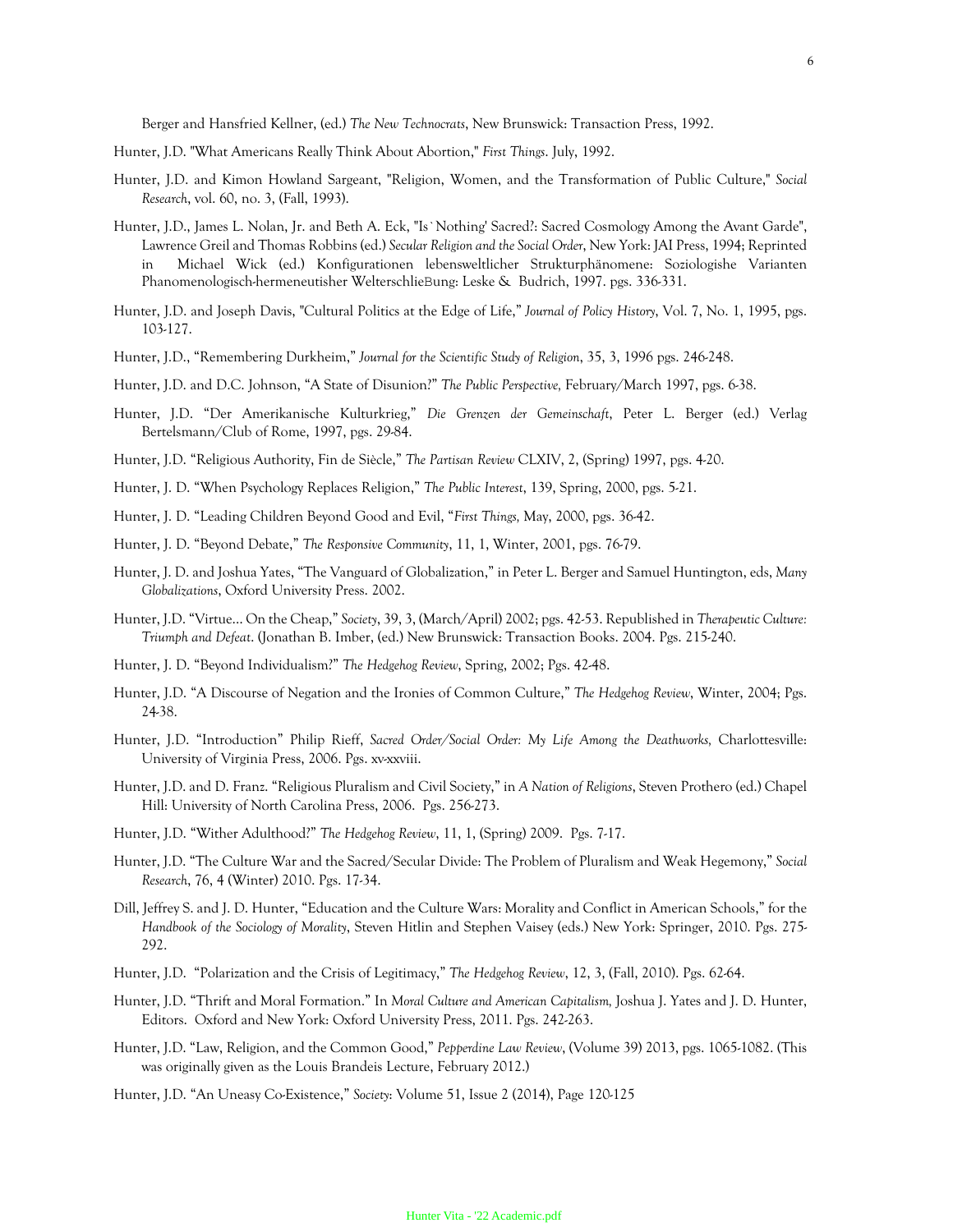- Berner, A. & J.D. Hunter, "Educating Citizens in America: The Paradox of Difference and Democracy," in *Religious Education and the Challenge of Pluralism*, Adam Seligman and Robert Hefner, Eds. New York: Oxford University Press, 2014, pgs. 193-215.
- Hunter, J.D. & Paul Nedelisky, "Where the New Science of Morality Goes Wrong," *The Hedgehog Review*, 18, 3, (Fall) 2016, pgs. 48—63.
- Hunter, J.D. "Liberal Democracy and the Unravelling of the Enlightenment Project," *The Hedgehog Review*, 19, 3, (Fall) 2017, pgs. 22-37.
- Hunter, J. D. "The Deficient Animal," *The Hedgehog Review*, 21, 1 (Spring) 2019, pgs. 62-67.
- Hunter, J. D. "Evangelicalism: A Retrospective," *Journal for the Scientific Study of Religion*, 58, 4, (December) 2019, pgs. 924-926. A theoretical comment on a symposium on my early work on American Evangelicalism, with contributions by Christian Smith, Nancy Ammerman, Lydia Bean, and Brian Steensland, *Journal for the Scientific Study of Religion*, 58, 4, (December) 2019.
- Hunter, J.D. "The Priority of Culture," *The Hedgehog Review Reader: Two Decades of Critical Reflections on Contemporary Culture*, Jay Tolson, Editor. University of Virginia Press, 2020.
- Hunter, J.D. and Paul Nedelisky, "The Calculus of Ought," *The Hedgehog Review*, 22, 2, (Summer) 2020, pgs. 50-57.
- Hunter, J.D. "Dissent and Solidarity," *The Hedgehog Review*, 22, 3 (Fall) 2020, pgs. 20-30.

### **Popular Essays**:

- Hunter, J.D. "Flap Will Not Doom Evangelicals," *Los Angeles Times*, Op. ed., March 27, 1987, II, p. 5.
- Hunter, J.D. "Evangelical School Growth; Catholic School Decline," *The Wall Street Journal*, Op. ed. March 8, 1988, pg. 34.
- Hunter, J.D. "Thomas, Hill, and the Culture War," *The Christian Science Monitor*, Op. ed., October 23, 1991.
- Hunter, J.D. "America at War with Itself," *The Washington Post—Outlook*, Op-ed., September 13, 1992. C, p.1, 4.
- Hunter, J.D. "Covering/Uncovering the Culture War," *Columbia Journalism Review*, June/July, 1993.
- Hunter, J.D., "That New Time Religion," *Tikkun*, March/April, 1994.
- Hunter, J.D. "Our Bodies Politic," *The Washington Post—Outlook*, Op-ed., August 7, 1994. C, p.1, 2.
- Hunter, J.D. "The Non-Debate Over Abortion," *Society*, 34, 5, 1997.
- Hunter, J.D. "Art and the Politics of Avoidance," *Newsday*, July, 1997.
- Hunter, J. D. "Bowling with the Social Scientists: Putnam Surveys America," *Weekly Standard*, August 28, 2000.
- Hunter, J.D. "The Lessons of War," *NPR Weekend Edition*, September 30, 2001.
- Hunter, J.D. "The Politics of Uncertainty," *NPR, Day to Day*, April, 2005.
- Hunter, J.D. "Nihilism," *Culture*, 3, 2, Fall, 2009, pg. 17.
- Hunter, J.D. "Democracy Through Thick and Thin," *Big Questions Online*, August 10, 2010
- Hunter, J.D. "How America's Culture Wars Have Evolved into a Class War", *Washington Post*, September 12, 2017

#### **Reports**:

- Hunter, J.D. "The Williamsburg Charter Survey on Religion and Public Life," Spring, 1988, 40 pages. *The Journal of Law and Religion*, Vol. 3, #1 & 2, 1990, pgs. 257-277.
- Hunter, J.D. "The Girl Scouts Survey of the Moral Values & Commitments of American Children," Winter, 1990, 123 pgs.
- Hunter, J.D. and C. Bowman, "Abortion in America: The Gallup Life-Choices Survey," Fall, 1992, 92 pgs.
- Hunter, J.D. and C. Bowman, "The State of Disunion: The 1996 Survey on American Political Culture." (Sponsored by the Institute for Advanced Studies in Culture) Fall, 1996, 100 pgs.
- Hunter, J.D. and C. Bowman, "The Politics of Character: The 2000 Survey on American Political Culture." (Sponsored by the Institute for Advanced Studies in Culture) Fall, 2000, 65 pgs.
- Bowman, C. and J. D. Hunter, "The Culture of American Families," (Sponsored by the Institute for Advanced Studies in Culture) Fall, 2012, 45 pgs.
- Hunter, J.D. and C. Bowman, "The Vanishing Center of American Democracy: The 2016 Survey on American Political Culture," (Sponsored by the Institute for Advanced Studies in Culture) Fall, 2016, 77 pgs.